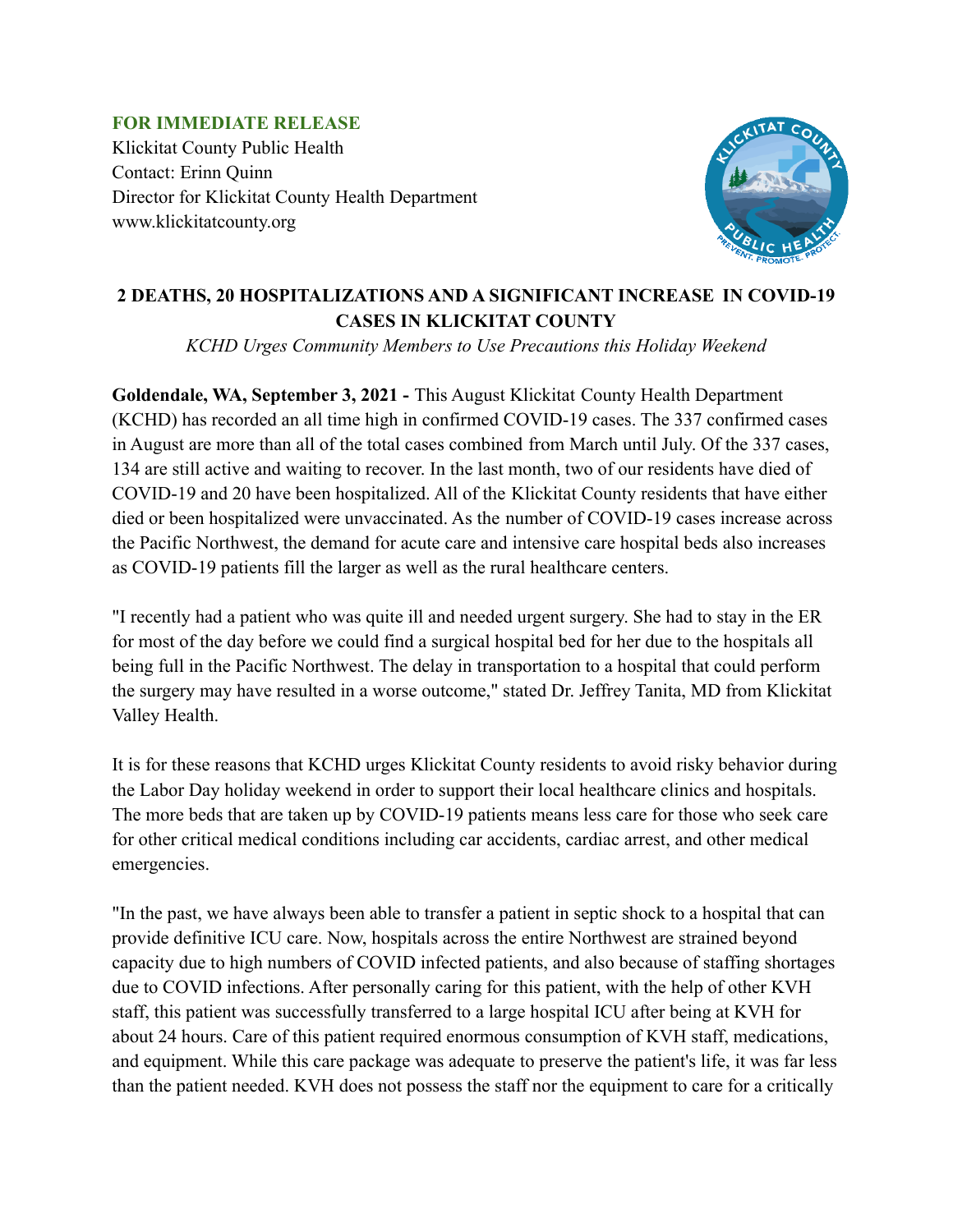ill patient," stated Peter Andress, Certified Registered Nurse Anesthetist (CRNA) from Klickitat County Health.

Jenna Newcomb, PA-C, a Provider at Skyline Hospital stated that "There is a critical staffing and bed shortage in the region and it is affecting the ability of healthcare providers to care for all of the residents. From the emergency department and primary care perspectives they are doing everything they can to take care of emergent, urgent and routine needs. With respect to COVID-19, we are seeing a large surge in critically ill patients, most of whom are unvaccinated and are now facing unprecedented delays in transferring to higher levels of care. For those with heart attacks, strokes, and trauma, local hospitals can still assess and stabilize residents but transfers may be delayed because there is a critical staff and bed shortage at all of the facilities that Klickitat County hospitals transfer to regularly. Routine care is also being delayed due to staff and bed shortages." On Wednesday, September 1st, Newcomb spoke to the Washington State Lieutenant Governor Denny Heck regarding the above concerns and requested help for our community.

At this time the best way to help your community and support your healthcare providers is to get vaccinated. If you have any questions or concerns about vaccination, contact your primary care provider or KCHD. Vaccinations are readily available for anyone 12 and older at a variety of locations within Klickitat County. Most vaccines are available by appointment only and can be booked by calling Skyline Health, Klickitat Valley Health, NorthShore Medical, or Klickitat County Health Department. If you would like to book your vaccination with KCPH, click here to schedule: <https://us1.quickscreen.health/klickitat-county-vaccination#/screening> - there are weekly vaccination clinics on Tuesdays (Goldendale office) and Thursdays (White Salmon).

You can also help slow the spread of COVID-19 by wearing a face mask that covers your nose and mouth when you are in public (especially in indoor spaces), washing your hands, and staying home when you are sick.

If you are currently experiencing any COVID-19 symptoms, please contact your primary care provider about getting tested. COVID-19 symptoms can be different for everyone but generally include some of the following: fever, chills, headache, muscle aches or pains, sore throat, sinus congestion, dry or productive cough, shortness of breath, nausea, vomiting, diarrhea, abdominal pain or cramps, loss of smell or taste, and fatigue. Anyone with symptoms can be tested in Klickitat County by calling to make an appointment at Klickitat Valley Health, Skyline Health, or Northshore Medical Group.